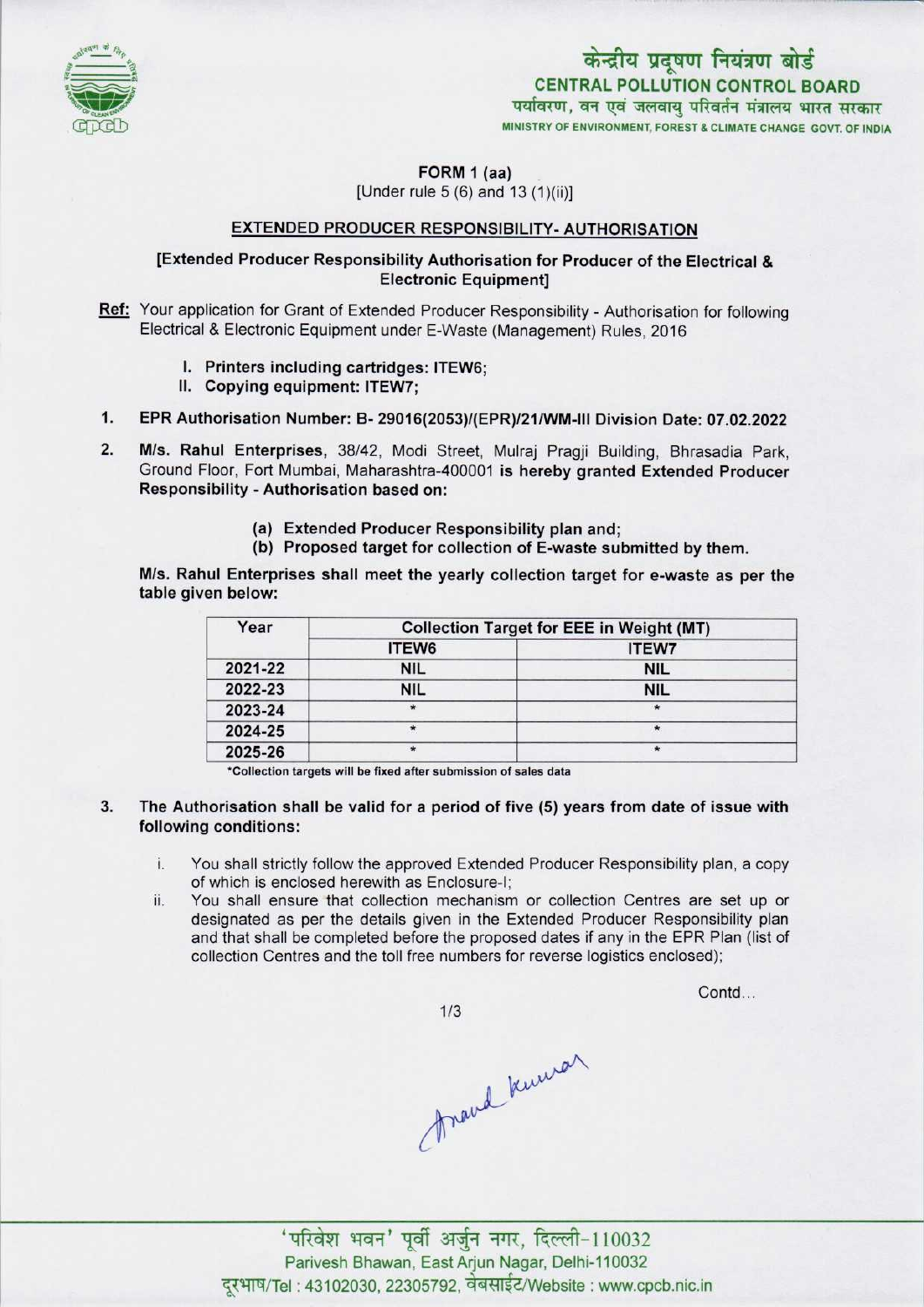

From pre page...

- iii. You shall ensure that all the collected e-waste is channelized to your dismantler/recycler M/s Global Waste Solutions, Khasra No 71/22/2/1, 74/3/1, Khewat No 216, Khatauni No 323, Ram Nagar Hadbast No 6 Tehsil Ganaur, Sonepat, Sonipat, Haryana, <sup>131001</sup> and record shall be maintained at dismantler/recycler and at your end.
- iv. You shall maintain records, in Form-2 of these Rules, of e-waste and make such records available for scrutiny by Central Pollution Control Board;
- v. You shall file annual returns in Form-3 to the Central Pollution Control Board on or before 30th day of June following the financial year to which that returns relates.

## vi. General Terms & Conditions of the Authorisation:

- a.The authorisation shall comply with provisions of the Environment (Protection) Act, 1986 and the E-waste (Management) Rules,2016 made there under;
- b. The authorisation or its renewal shall be produced for inspection at the request of an officer authorised by the Central Pollution Control Board;
- c.Any change in the approved Extended Producer Responsibility plan should be informed to Central Pollution Control Board within 15 days on which decision shall be communicated by Central Pollution Control Board within sixty days;
- d. It is the duty of the authorised person to take prior permission of the Central Pollution Control Board to close down any collection centre/points or any other facility which are part of the EPR plan;
- e.An application for the renewal of authorisation shall be made as laid down in subrule (vi) of rule of 13(1) the E- Waste (Management) Rules, 2016;
- f. The Board reserves right to cancel/amend/revoke the authorisation at any time as per the policy of the Board or Government.

## vii. Additional Conditions: -

- a) That the applicant will submit annual sales data along with annual returns;
- b) That the applicant has to ensure that the addresses of collection points provided by them in their EPR Plan are correct and traceable and the collection points/centres are functional;
- c) That the applicant will submit revised application for grant of EPR Authorisation in case of applicant adding/changing PRO or changing its EPR Plan;
- d)That the applicant has to ensure that the e-waste collected at collection centres/points or through Buy-back and DRS mentioned in the application should reach to its authorized dismantler/recycler;

**Contd** 

2/3

frand knowar